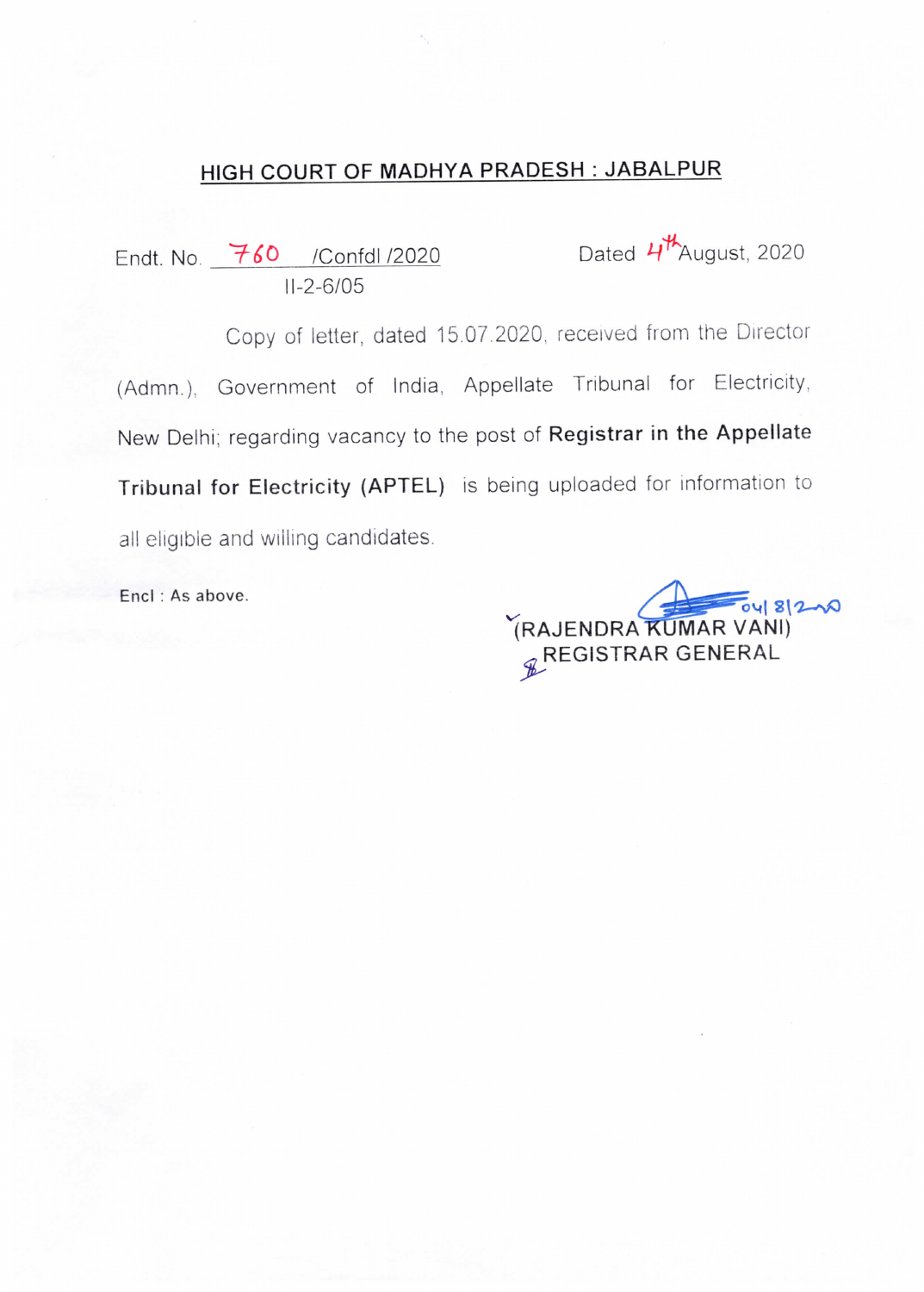

#### No .1/1/2019/ADM/APTEL/

Government of India Appellate Tribunal for Electricity Core-4,7<sup>th</sup> Floor, SCOPE COMPLEX, Lodhi Road, New Delhi - 110003 Telephone |No. 24368481, 24361518 www.aptel.gov.in

Date : 15th July, 2020

Filling up the Post of Registrar in the Appellate Tribunal for Electricity on Deputation basis.

### VACANCY CIRCULAR

It is proposed to fill up the under mentioned post in the Appellate Tribunal for Electricity on Deputation basis.

| <b>Sl. No.</b> | Name of the Post (No. of           | <b>Eligibility Criteria</b>                                        |  |  |
|----------------|------------------------------------|--------------------------------------------------------------------|--|--|
|                | vacancies)/Scale of Pay            |                                                                    |  |  |
| 1              | Registrar (APTEL)<br>(Anticipated) | Officers of the Central Government or Supreme Court or High        |  |  |
|                | Pay band -4 Rs. 37400-67000/-      | Court or District Court possessing degree in law from              |  |  |
|                | plus Grade Pay Rs. 10000/- as per  | recognized University or equivalent-                               |  |  |
|                | $6th$ CPC.                         | (a) holding analogous post on regular basis; or                    |  |  |
|                |                                    | (b) with two years regular services in the post of pay band-4      |  |  |
|                | Level-14 (144200-218200)           | with pay of Rs. 8900/:-                                            |  |  |
|                | As per 7 <sup>th</sup> CPC.        | (c) with three years regular service in the post of pay band -4    |  |  |
|                |                                    | with grade pay of Rs. 8700/:- or                                   |  |  |
|                |                                    | (d) holding post of District Judge or Additional District judge    |  |  |
|                |                                    | or Registrar or Additional Registrar, on regular Basis :- or       |  |  |
|                |                                    | (e) with five years regular service in the post of joint Registrar |  |  |
|                |                                    | of a High Court.                                                   |  |  |
|                |                                    | Note 1:- The period of deputation including the period of          |  |  |
|                |                                    | deputation in another ex-cadre post held immediately               |  |  |
|                |                                    | preceding this appointment in the same or other organization       |  |  |
|                |                                    | or Department of Central Government shall be five years.           |  |  |
|                |                                    | Note 2:- The maximum age limit for appointment by                  |  |  |
|                |                                    | deputation shall be not exceeding 56 years as on the closing       |  |  |
|                |                                    | date of receipt of applications.                                   |  |  |
|                |                                    | Note 3:- for the purpose of appointment on deputation basis,       |  |  |
|                |                                    | the service rendered on a regular basis by an officer prior to     |  |  |
|                |                                    | 1st January, 2006 or the date from which the revised pay           |  |  |
|                |                                    | structure based on the recommendations of the sixth Central        |  |  |
|                |                                    | Pay Commission has been extended, shall be deemed to be            |  |  |
|                |                                    | the service rendered in the corresponding grade pay or pay         |  |  |
|                |                                    | scale extended based on the recommendations of the said            |  |  |
|                |                                    | pay Commission except where there has been merger of               |  |  |
|                |                                    | more than one pre-revised scale of pay into one grade with a       |  |  |
|                |                                    | common grade pay or pay scale, and where this benefit will         |  |  |
|                |                                    | extend only for the post(s) for which that grade pay or pay        |  |  |
|                |                                    | scale is the normal replacement without any upgradation.           |  |  |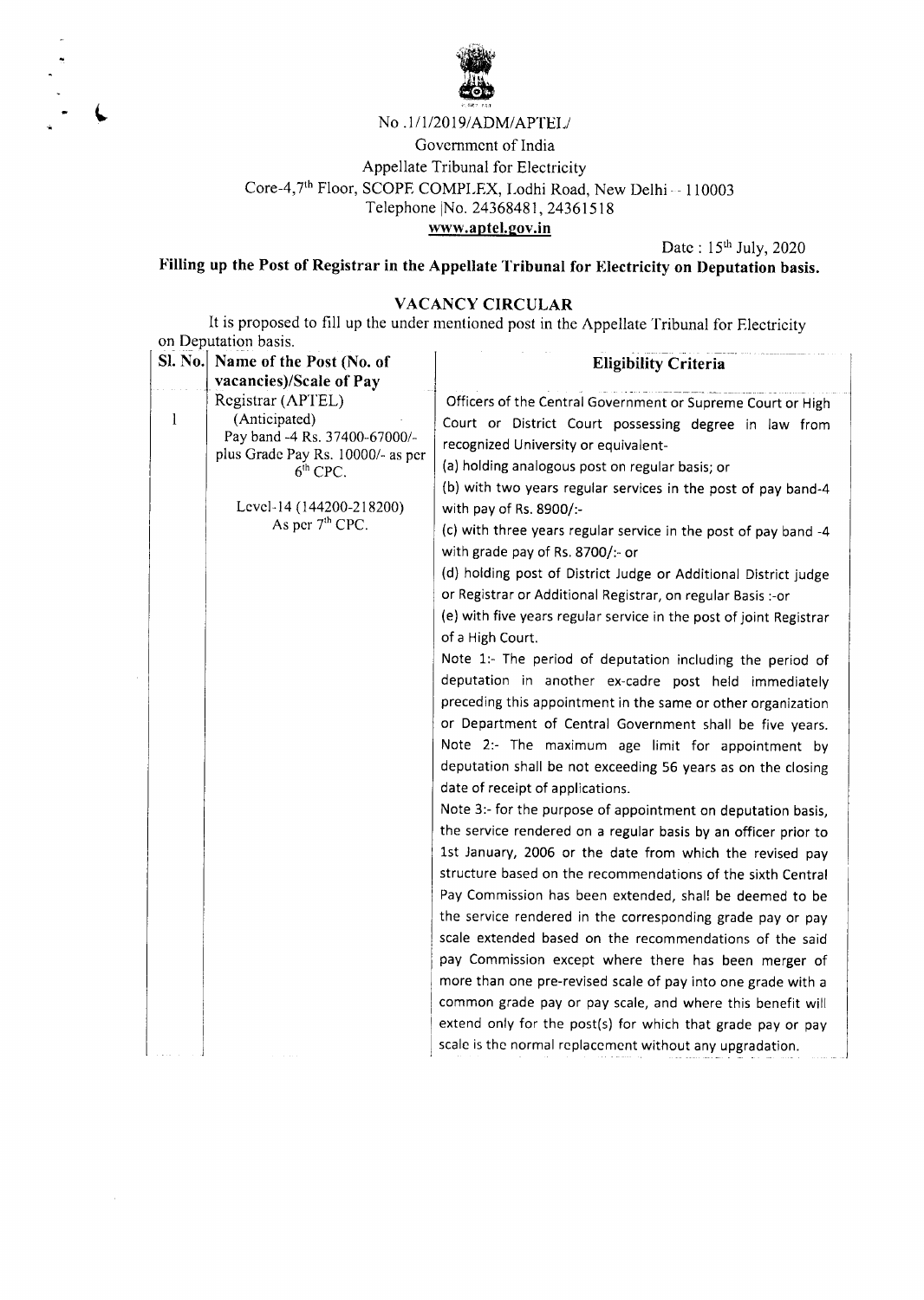2. The pay and conditions of deputation of the officials selected will be regulated in accordance with the Department of Personnel & Training's O.M. No.6/8/2009-Estt.(Pay-ll) dated the 17<sup>th</sup> June, 2010, as amended from time to time and other instructions of the Central Govt. issued in this regard from time to time.

3. The period of deputation including the period of deputation in another ex-cadre post held immediately preceding this appointment in the same or other Organization or Department of Central Govt. shall be fivc years.

4. The application Form as per `Annexure' (also available in website of this Tribunal), along with attested copies of up-to-date ACRs/APAR for the last five years and vigilance clearance, may be forwarded to the undersigned immediately but not later than six weeks after publication of vacancy circular in the Employment News . Applications not accompanied by copies of ACRs/APAR and vigilance clearance will not be entertained.

5. The Appellate Tribunal for Electricity has been declared eligible for allotment of General Pool accommodation. Officials of the Central Government/All India Services joining the Tribunal would be eligible for allotment/ retention of General Pool residential accommodation, on maturity of their turn in the waiting list, subject to fulfilment of other usual conditions.

6. Nos of vacancy may vary and the Appellate Tribunal for Electricity keeps its right reserve for changes in vacancy position or any other change.

> (Ajay Kumar ) Director (Admn.)<br>Phone No. 011-24361518 Email: aao-aptel@nic.in

- Copy to:- All Ministers of the Government of India. All Ministries/De $\mu$ 
	- 2. The Joint Secretary (Admn.), Ministry of Power, New Delhi.
	- 3. Registrars of Supreme Court of India, all High Court and Districts Courts.
	- 4. Registrars of all Tribunals.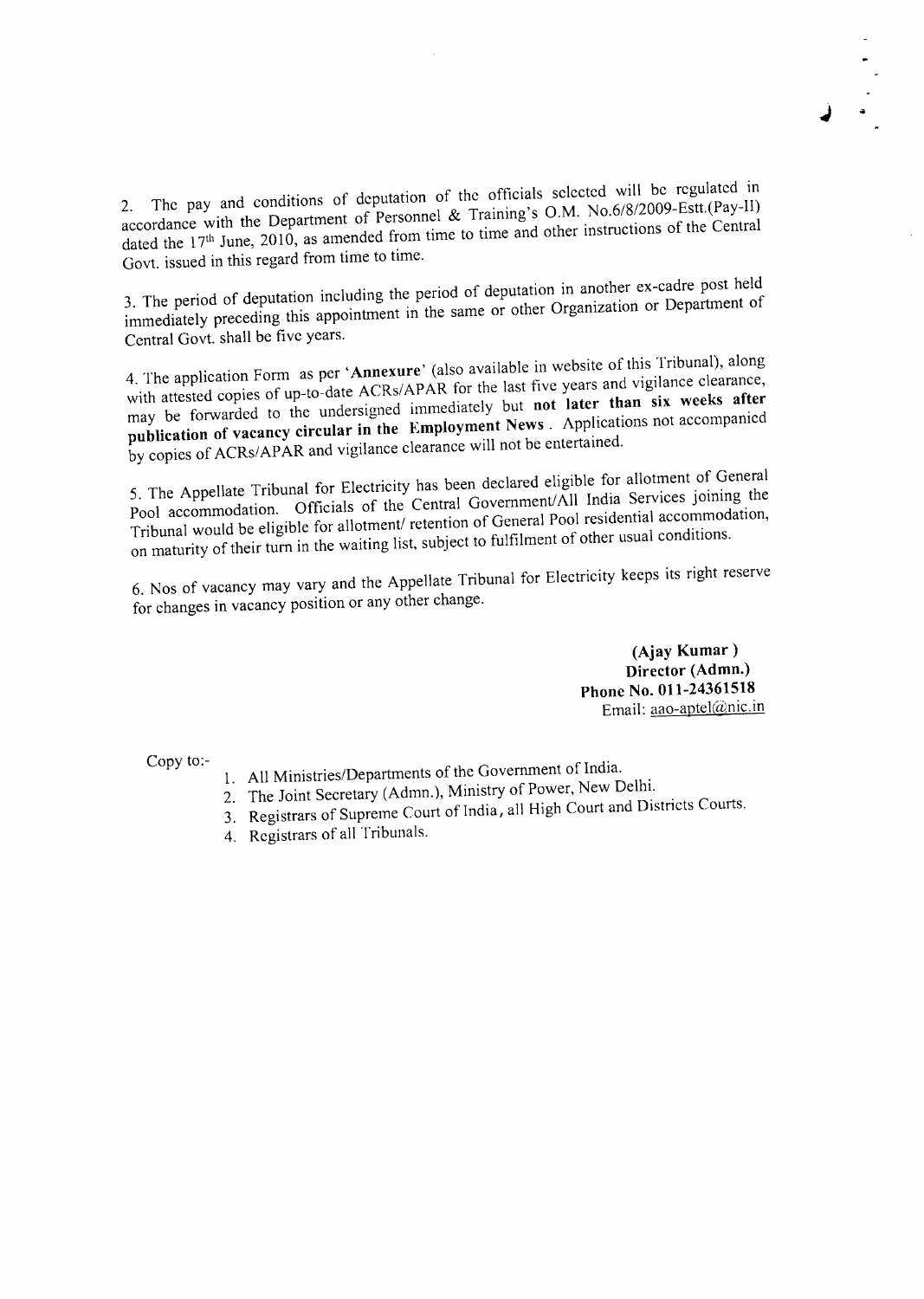

No.1/1/2019-Adm/APTEL-Appellate Tribunal for Electricity<br>Website: www.aptel.gov.in Core-4, 7thfloor, SCOPE Complex, Lodhi Road, New Delhi,

Date: 15th July, 2020

 $\vec{\bullet}$ 

## VACANCY CIRCULAR

It is proposed to fill up the under mentioned post in the Appellate Tribunal for Electricity on deputation basis.

|            | Name of the Post  | No. of Posts | Grade Pay                                                                        | Revised                        |
|------------|-------------------|--------------|----------------------------------------------------------------------------------|--------------------------------|
| Sl.<br>No. | Registrar (APTEL) | $01$ (One)   | (Pre Revised)<br>Pay band -4 Rs. 37400-<br>67000/- plus grade pay Rs.<br>10000/- | $\pm$ Level-14 (144200-218200) |
|            | (Anticipated)     |              |                                                                                  |                                |

2. The application in prescribed performa,  $(\sqrt{a}a_{\text{max}})$  cross of the Annellate Tribunal Tribunal's website) complete in all respect may be sent to Registrar or  $T_{\text{max}}$  is weeks from for Electricity at the aforesaid address through proper channel latest within Six weeks from the date of Publication of the vacancy circular in the Employment News. The Appellate Tribunal for Electricity rcscrvcs the right for any change in this regard.

3. The Vacancy Circular alongwith Annexure can be downloaded from the website of the Appellate Tribunal for Electricity www.aptel.gov.in

> Sd/- (AJAY KUMAR) (Director, Admn.)